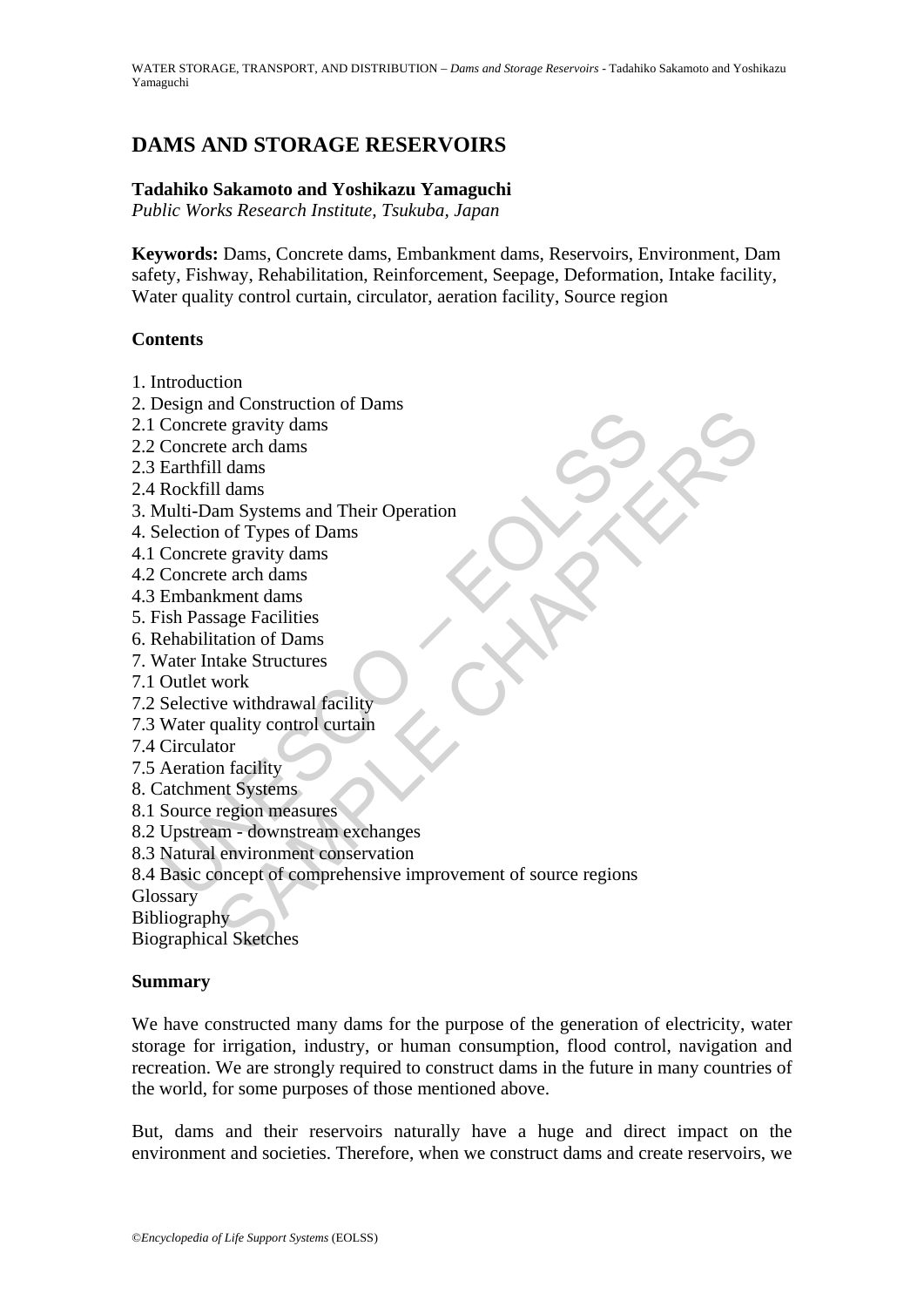should much attention to this problem.

In this topic-level contribution, we provide a broad summary and evaluation of the subjects to be covered by seven article-level contributions concerning design and construction of dams, intake facilities, dam rehabilitation, environmental issues and so on. And, we also introduce some case histories related to the article-level contributions.

## **1. Introduction**

As problems concerning the management of rivers and basins, we still have the need for enhancement against flooding, the need to ensure stability of water resources and the need to maintain the water environment. The important thing to solve such problems is the adjustment for management of flood damage reduction, water usage (water supply, agricultural and industrial uses as well as hydropower), environmental preservation, recreation, inland navigation and other issues.

cultural and industrial uses as well as hydropower), environm<br>eation, inland navigation and other issues.<br>have until now considered dams as one solution to adjust these hay various dam users, and have promoted many dam pro I and industrial uses as well as hydropower), environmental preservational and industrial uses as well as hydropower), environmental preservational margin and navigation and other issues.<br>
Intil now considered dams as one We have until now considered dams as one solution to adjust these management issues among various dam users, and have promoted many dam projects in the world. On the other hand, there have been concerns regarding the negative impact of dam projects on the residents and the environment. What is now needed is an understanding of the dam as an alternative for the overall management of rivers. This can be accomplished by offering: (1) as many alternatives to deal with adjustment of the management issues; (2) an evaluation through combination of such alternatives; and (3) an effective management regimen, through inclusion of processes such as selection of alternatives that enables participation of the general public.

The role to be played by dam technology in the world is a great important one. Furthermore, dam projects are large-scale construction activities which takes a long period of time while exerting the huge impact on the project area and impact on the residents in the area nearby. Thus, for the construction and management of dams henceforth, the following must be targeted for the improved efficiency of the dam function.

- (1) To maintain safety under difficult natural, social and labor conditions
- (2) To ensure reliability and economic efficiency regardless of limited information, land, material and human resources
- (3) To ensure environmental soundness that meets diversified requirements of different parties

In addition, technology development that reduces the impact of dams must also be promoted strongly.

In this topic-level contribution, we provide additional case histories as well as a broad summary and evaluation of the subjects to be covered by a group of articles listed below:

- (1) Design and Construction of Dams, Reservoirs, and Balancing Lakes
- (2) Multi-Dam Systems and Their Operations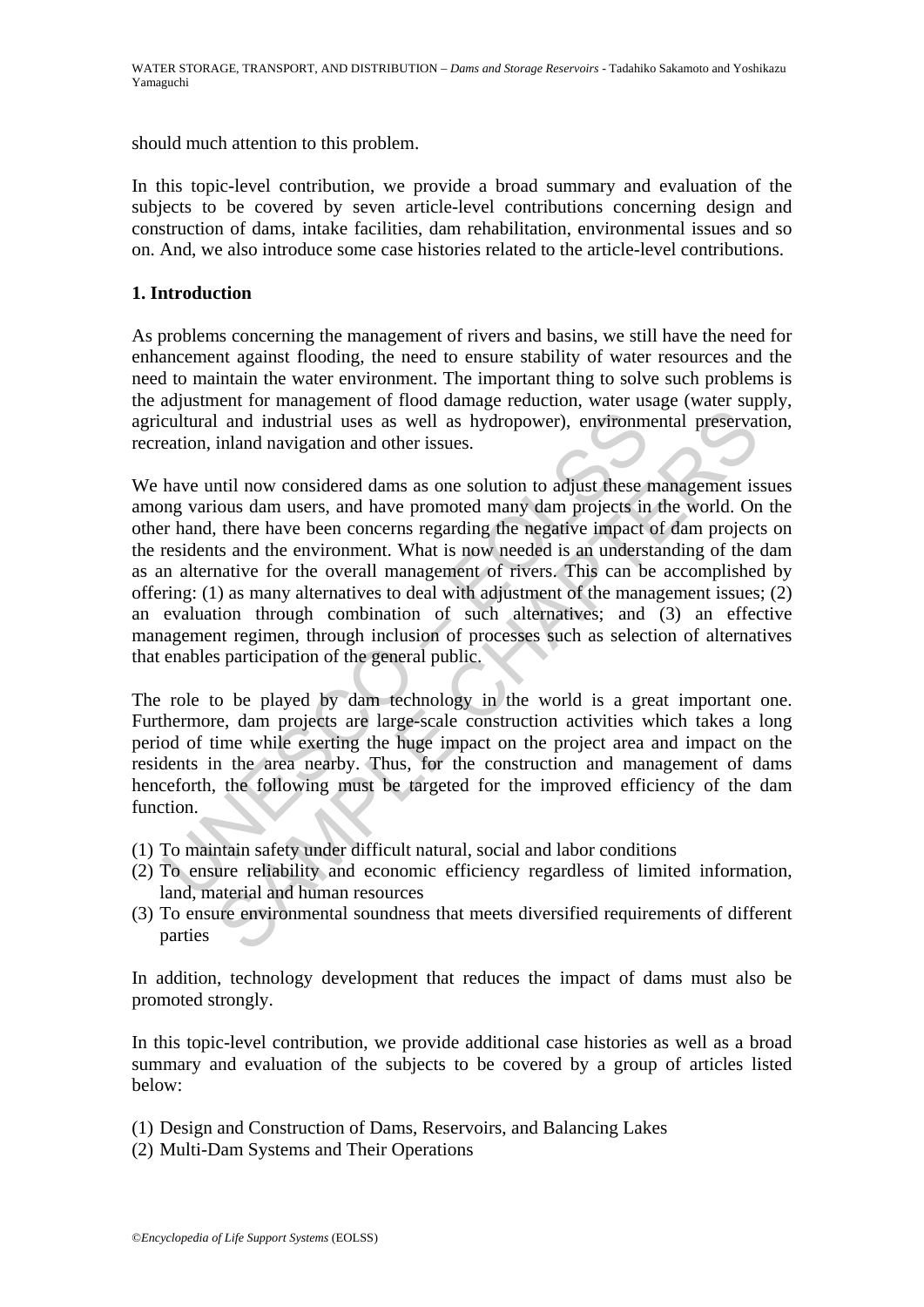- (3) Selections of Types of Dams and Reservoirs
- (4) Fish Protection Structures and Fish Passage Facilities
- (5) Rehabilitation of Dams and Reservoirs
- (6) Water Intakes Structures for Surface and Subsurface Structures
- (7) Catchment Systems

## **2. Design and Construction of Dams**

For thousands of years, dams have been used to store water and to create energy. However, 90 percent of global dam investments have been made after 1950, both in terms of small or medium sized dams and the thousands of dams higher than 50m.

ation, industry, or human consumption, flood control (flood digation and recreation. Over one-third of dams worldwide are zation of dams varies considerably from country to country. In ority of dams built in the nineteenth industry, or human consumption, flood control (flood damage reduction divertion. Over one-third of dams worldwide are multipurpose, of dams varies considerably from control (flood camage reduction of econstance of dams bui Dams have various purposes, such as the generation of electricity, water storage for irrigation, industry, or human consumption, flood control (flood damage reduction), navigation and recreation. Over one-third of dams worldwide are multipurpose. The utilization of dams varies considerably from country to country. In addition, the great majority of dams built in the nineteenth century are still operating fully today. Therefore, redevelopment and rehabilitation of existing dams have become a key issue recently. But, the best utilization of many existing dams varies according to economic changes, and their operational targets may be usefully reviewed from time to time.

In 2000, irrigation water taken from dams produced food for about 15 percent of the world's population. It is estimated that during the first half of the twenty-first century, the population of Asia, Africa, and South Africa will increase by almost three billion people, and many further large dams may be built to provide for them. In most of these countries, rivers are fully dry for half of the year. Water storage for industry and drinkable water is thus a key target, one that is party reached by existing dams, often through multipurpose schemes.

As one billion people will live in area exposed to flood, the utilization of dams for flood control should increase. Past investment in this area has been about 10 percent of total dam investments, but the value of avoided damages is much higher, particularly in countries such as China, the United States, and Japan.

Main types of dams are concrete gravity dams, concrete arch dam and embankment dam, which is classified into earthfill and rockfill dams, as shown in Figure 1. Design and construction of these types of dams are briefly summarized below:

### **2.1 Concrete gravity dams**

Gravity dams are rigid structures withstanding water pressure thanks to their own weight. The progress of gravity dams is clearly linked to improvements in cementitious material: lime or volcanic ash was used for 2000 years, until cement was introduced after 1900. This is a trigger of appearance of concrete gravity dams.

The cross section of this dam is in principle the minimum volume profile that gives no tensile strength to the dam body under normal conditions. The upstream face is vertical although seismic or sliding risks occasionally makes some inclination preferable; the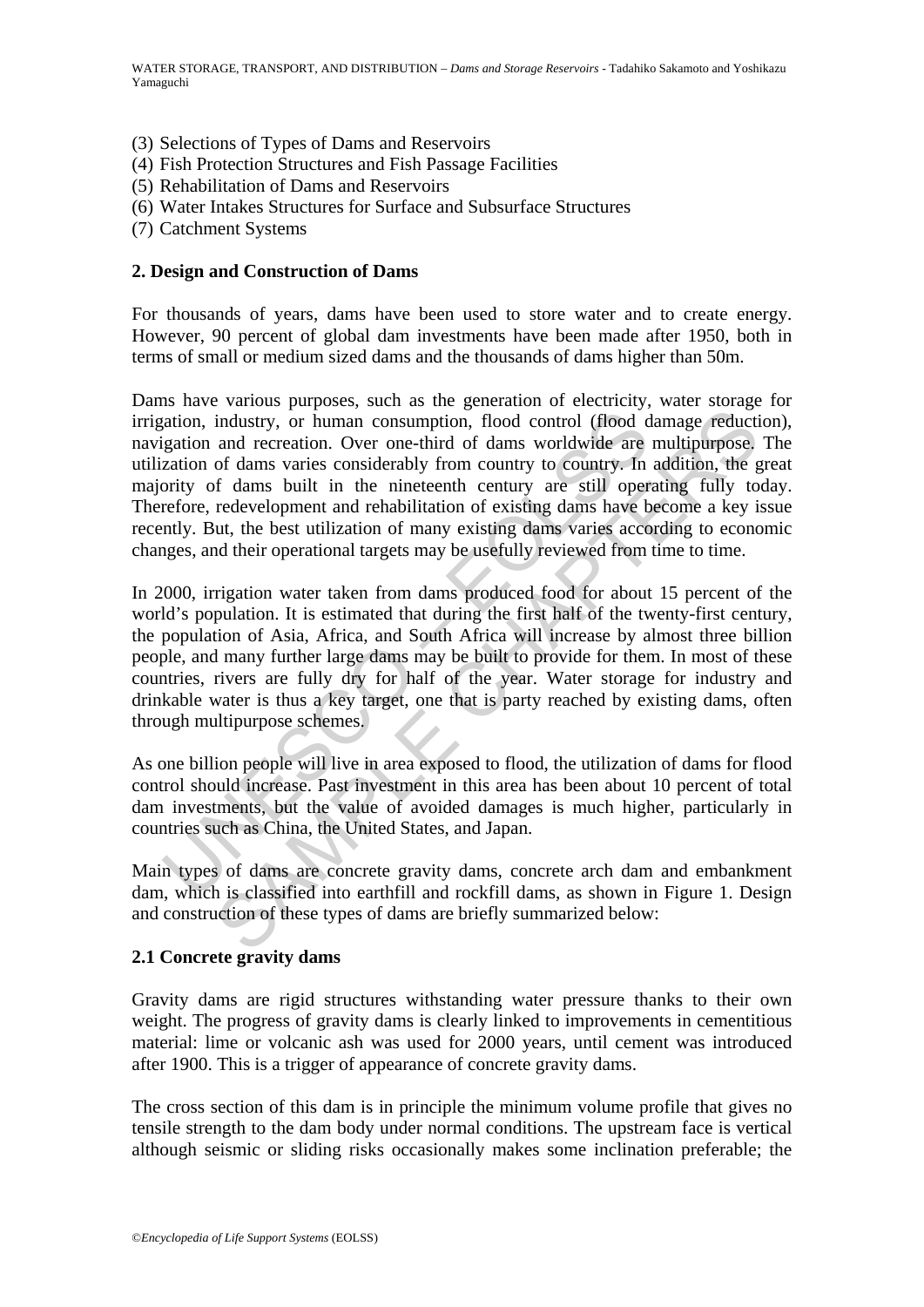latter has sometimes been used in Asia. The downstream face is usually inclined at 1:0.8 and a minimum width is kept in the upper part for practical reasons.

Classical concrete dams have a great advantage over embankment dams in that they support overtopping by floods. However, they require a fair rock foundation, while embankment dams may be constructed upon soft materials.

From 1980 onwards, a practical change in construction method deeply modified the cost and design of many gravity dams. The use of earthmoving equipment to transport, spread in thin horizontal layers, and compact concrete allowed the retention of concrete's mechanical qualities while reducing cement content, cost, and construction time. This is an appearance of roller compacted concrete dams (RCC dams). These dams combine classical design and the roller compacted concrete construction method. In addition, internal obstacles such as galleries have been avoided.

Advanced technologies for dam construction are composed of three elements: design, execution, and materials. For example, the development of a concrete arch dam requires rationalization of the design, while the development of a RCC dam requires rationalization of the execution.

ddition, internal obstacles such as galleries have been avoided.<br>
vanced technologies for dam construction are composed of three<br>
uration, and materials. For example, the development of a concrete<br>
unalization of the desci RCC dams have experienced a dramatic evolution since the inception of this technology. This evolution has been reported and described in various well-known documents. The highest completed RCC dam, La Miel, in Colombia, is 188-m high, Longtan, in China with 216.5 m is under construction, and Nan Ngum III, in Laos is being designed for a height of 220 m. All these are gravity-type dams. RCC arch and arch-gravity dams were also built particularly in China and South Africa.

Recently in Japan, the cost of producing aggregate accounts for 40% of the cost of the dam body construction. Therefore, the cost and environmental impact can be greatly decreased by reducing the cost of producing aggregate by rationalizing materials used.

i, internal obstacles such as galleries have been avoided.<br>
i, internal obstacles such as galleries have been avoided.<br>
technologies for dam construction are composed of three elements: des<br>
and materials. For example, the The trapezoid-shaped cemented sand and gravel (CSG) dam is a new type of dam that combines the merits of a trapezoid shape of dam cross section and CSG, and simultaneously rationalizes the design, execution, and materials. Figure 2 shows a cross section of a trapezoid-shaped CSG dam. The raw material covers a wide range of materials such as riverbed gravel, excavation muck obtainable at the dam site, terrace sediment, or weathered rock. In CSG material, large stones have been removed from the raw material, and it is used without washing, grading or blending. CSG is a structural material, which is easier to produce by continuous mixing with the addition of cement and water to the CSG materials. Therefore, the CSG method does not require large facilities such as an aggregate production plant or a wastewater disposal plant.

Hardfill Dam is a general name for a dam built with a central core of cement enriched rockfill with outer thin shells of RCC complemented by an upstream element guarantying its imperviousness. The concept, originated in a paper by Londe and Lino (1991), is also known as FSHD (Face Symmetrical Hardfill Dam). It has been successfully applied in a score of dams built in different countries, with heights up to 100 m. Figure 3 shows the cross section Rio Grande Dam as an example of FSHD.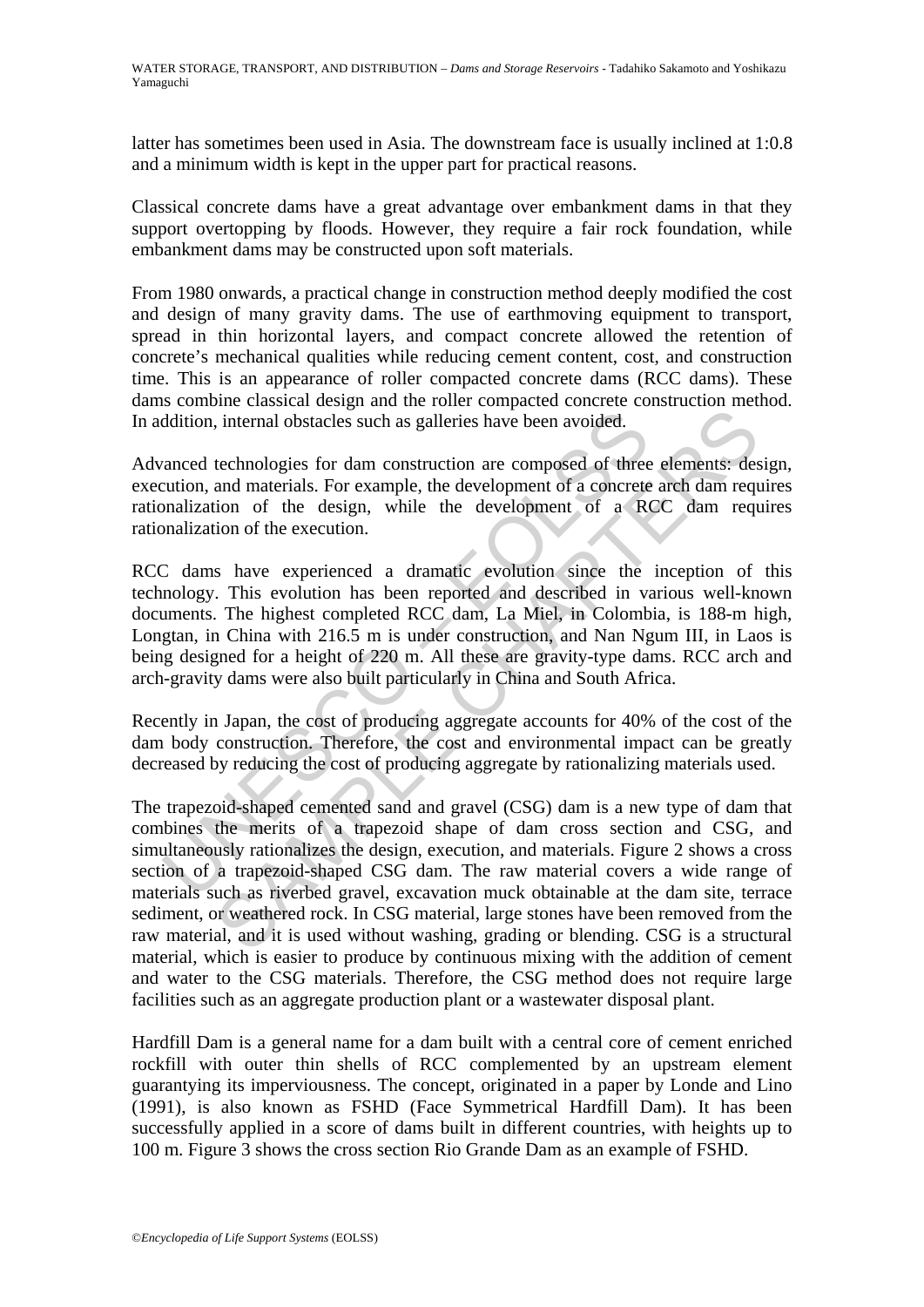Lino and Derco (2006) presents a comprehensive review of the concept and of its main applications. Relevant economic aspects are the low cement content of the hardfill and RCC, its compatibility with using poor quality aggregates and the absence of contraction joints. On the other hand, the volume for a given height is of course larger than for a traditional RCC profile and economic considerations should weight appropriately these factors. Another very relevant characteristic is its compatibility with soft compressible foundations, which is essentially due to the low level of compressive stresses at the foundation level and its more even distribution.

## **2.2 Concrete arch dams**

Water pressure upon their structure is transferred to the banks by a horizontal arching effect. Concrete arch dam requires a rather narrow valley and a sound rock foundation, thus the number of favorable sites is limited. In addition, it requires a specialized design.

## **2.3 Earthfill dams**

For many centuries, earthfill was employed in the construction of hundreds of thousands of small dams used for irrigation or water mills, ones built with materials close to their sites. Little theory applied to all these dams but experience was obtained from the great number of structures and from many incidents and accidents.

The number of favorable sites is limited. In addition, it required.<br>
gn.<br> **Earthfill dams**<br>
many centuries, earthfill was employed in the construction of hum<br>
mall dams used for irrigation or water mills, ones built with m umber of favorable sites is limited. In addition, it requires a special<br>
ill dams<br>
senturies, earthfill was employed in the construction of hundreds of thous<br>
mums used for irrigation or water mills, ones built with materi Between 1920 and 1940 the United States had a key impact upon the development of earthfill dams through the analysis, testing, and treatment of soil, and through the development of heavy equipment for the transport and improvement of natural earth, such as trucks, motorscrapers, bulldozers, and heavy compactors. Heavy equipment has not only improved cost efficiency but also quality and safety.

A great advantage of earthfill dams is that they may be built upon soft soil foundations and may accept some settlement without serious drawbacks, whereas concrete dams usually require rock foundations.

Earthfill dam designs have to solve four problems of structure and foundation: mechanical stability, imperviousness, internal erosion, and external erosion.

Another potential problem of earthfill dams is external erosion, caused by floods overtopping the crest.

Earthfill dams will probably remain, in many cases, the preferred type of structure for both small and medium-sized dams, as well as for high dams built on soft foundations. However, the economic and technical progress of rockfill and concrete dams during the last thirty years will open to them a large part of future medium and high dams, which are by far the moist important dam investments.

## **2.4 Rockfill dams**

There are about 2000 large rockfill dams today. Ninety-five percent of them have been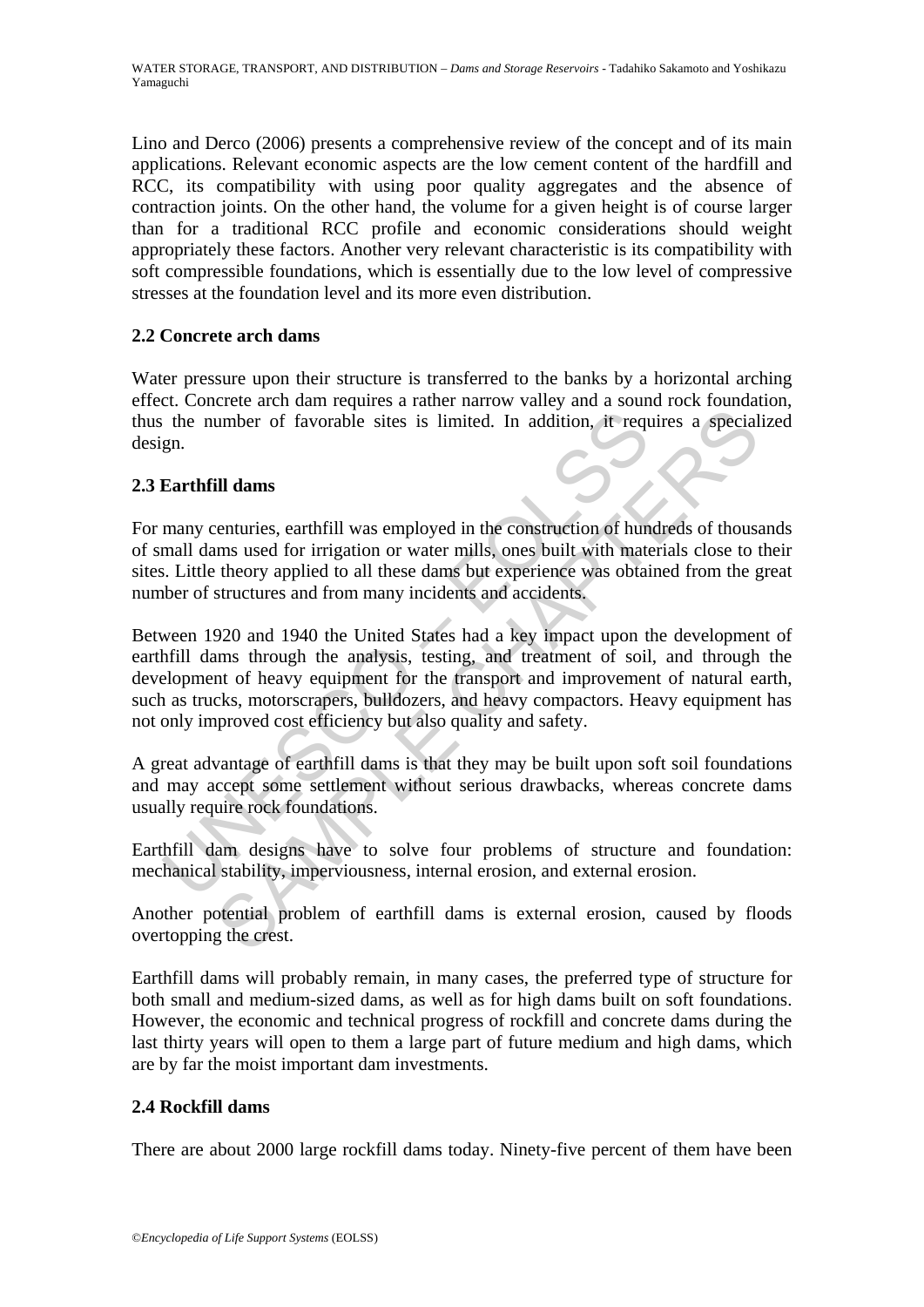built since 1950. Most are higher than 30m.

In the mid-twentieth century there was great improvement in both the quality and cost of rockfill. New solutions and equipment for drilling and blasting in quarries considerably reduced costs.

A large part of rockfill dams use designs similar to the high earthfill dams. Imperviousness is also insured by a rather thin clay core, but the upstream and downstream parts are of rockfill, not earthfill.

After 1970, the improved quality of rockfill has favored the development of a very cost effective type of medium and high dam, the Concrete Faced Rockfill Dam (CFRD), which also apply to dams well over 100m.

Bench marks in this evolution were the Cethana dam, 110-m high in Australia (1970), Foz do Areia dam, 160-m high in Brazil (1980), Aguamilpa dam, 187-m high in Mexico (1998) and now Shuibuya dam, 230-m high in China. Besides evolution in dam height, innumerous other features have been introduced in design concepts and construction processes aiming at reducing construction time and cost.



Figure 1. Types of dams

The design of CFRDs has been fundamentally based on experience rather than on theoretical modeling. Nevertheless an impressive effort is being employed by research organizations and specialized engineering companies to develop mathematical models capable of simulate the embankment performance taking into consideration the rockfill deformation under load, the foundation reaction, the valley shape, the construction sequence, and the concrete slab interface. However, since models are dependent on mathematical relationships representing these parameters, so far, results have been good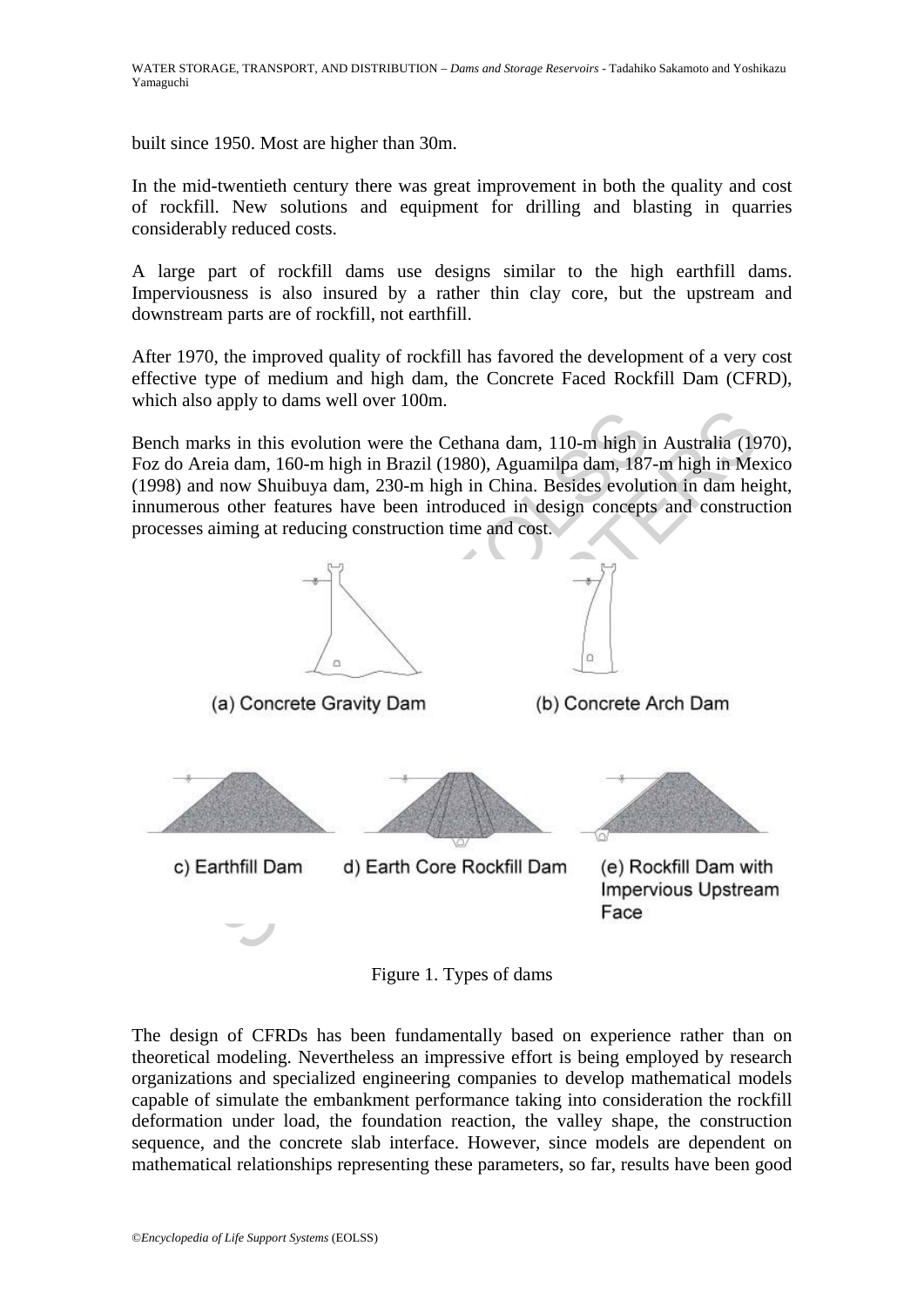to indicate trends and should be used with care to support design decisions.



Figure 2. Cross section of trapezoid-shaped CSG dam



Figure 3. Rio Grande Dam cross section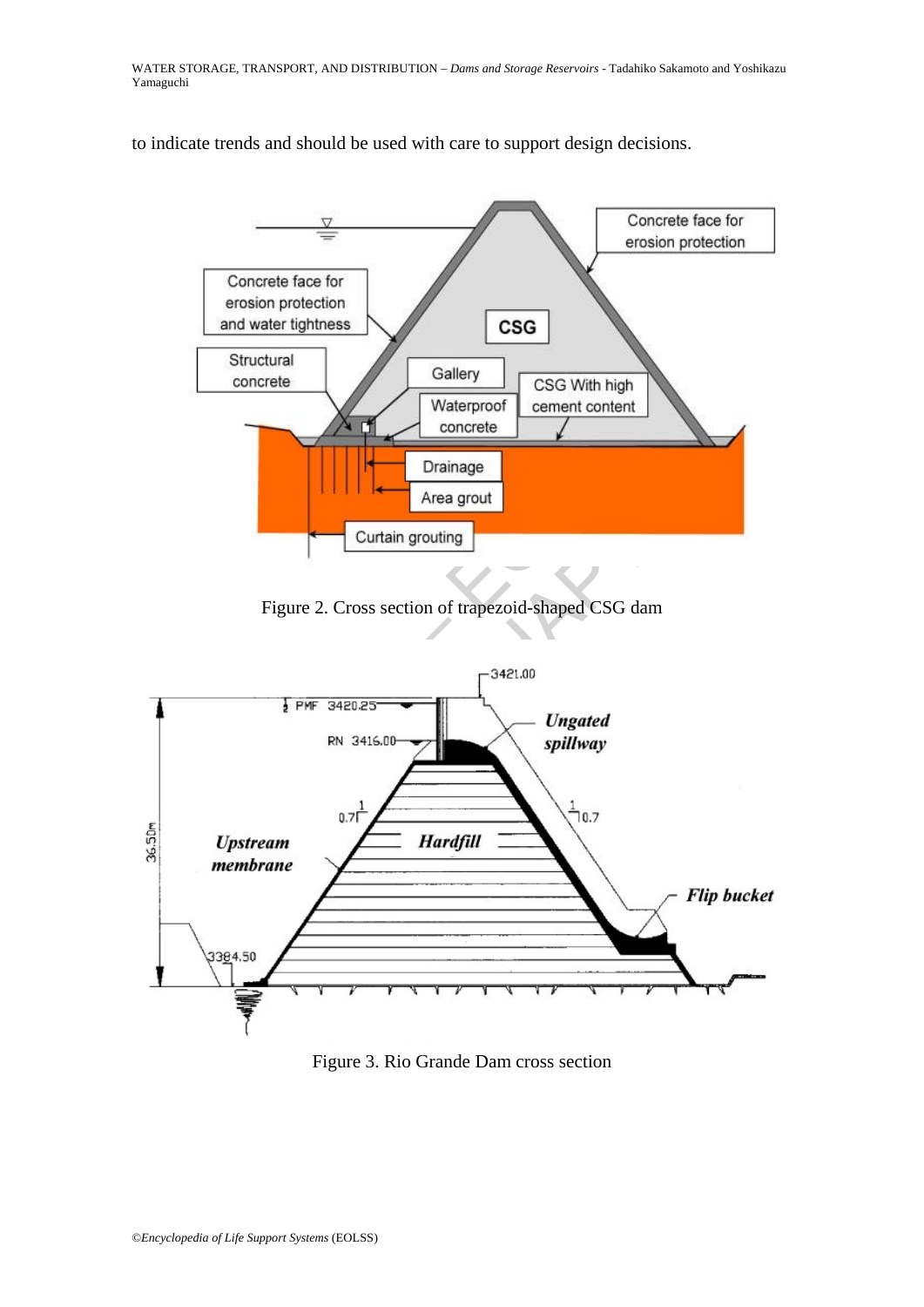- -
- -
- -

# TO ACCESS ALL THE **32 PAGES** OF THIS CHAPTER, Visit[: http://www.eolss.net/Eolss-sampleAllChapter.aspx](https://www.eolss.net/ebooklib/sc_cart.aspx?File=E2-12-01)

#### **Bibliography**

Institute of Environmental Impact Assessment on River: Treatment of Environmental Impact Assessment on Dam Project, 2000. (in Japanese)

Japan Commission on Large Dams (JCOLD): Current Activities on Dams in Japan, 2000.

Japan Commission on Large Dams (JCOLD): Current Activities on Dams in Japan, 2003.

Kashiwai, J. and Sakurai, T.: Preservation facilities for reservoir functions - countermeasure for the turbid water release prolongation-, Engineering for Dams, No.214, pp.12-26, 2004. (in Japanese)

Londe, P. and Lino, M.: The Faced Symmetrical Hardfill Dam, A New Concept for RCC, Water Power and Dam Construction, February 1991.

Londe, P. and Lino, M.: Barrage Symetrique en Remblai Dur – Retour de 10 Ans D'experience, Transactions, 22nd Congress on Large Dams, Q.84, R.71, pp.1173-1192, Barcelona, Spain, June 2006.

Machado, P.: General Report of Question 84 of 22nd Congress on Large Dams, Barcelona, Spain, June 2006.

n Commission on Large Dams (JCOLD): Current Activities on Dams in Japan,<br>n Commission on Large Dams (JCOLD): Current Activities on Dams in Japan,<br>nivai, J. and Sakurai, T.: Preservation facilities for reservoir functions ission on Large Dams (JCOLD): Current Activities on Dams in Japan, 2000.<br>
sission on Large Dams (JCOLD): Current Activities on Dams in Japan, 2003.<br>
and Sakurai, T.: Preservation facilities for reservoir functions - counte Ministry of Construction (present Ministry of Land, Infrastructure and Transport), Japanese Government: Manual for River Works in Japan -Design of Dam -, 1984.

Nakamura, S. and Kajitani, T.: Water quality improvement effect of deep aeration facility of Nunome dam, No.164, pp.42-52, 2000. (in Japanese)

North Pacific Region, Northwestern Division, US Army Corps of Engineers: Water Management for The Pacific Northwest Reservoir System.

Takao, T.: On the Method of Renovation Work for Honen-ike Dam, No.97, Japanese Association for the study of Irrigation Drainage and Reclamation Engineering, June 1994.

Sakai, T. and Kitamaki, M.: Verification of the effect of aeration type circulator of Takayama dam, Engineering for Dams, No.217, pp.63-70, 2004. (in Japanese)

Sinclair, M. and Wark, R. J.: Canning Dam Remedial Works, Australia's Largest Permanent Ground Anchors, Transactions, 21st Congress on Large Dams, Q.82, R.10, pp.155-172, June 2003.

Water Resources Environment Technology Center: The Latest Design of Fishways, 1998. (in Japanese)

Water Resources Environment Technology Center: Vision of Source Region in the 21st Century, 1999. (in Japanese)

Zhongqing, Z.: Design and Construction Schedule of High RCC Arch Dam, Transactions, 22nd Congress on Large Dams, Q.84, R.56, pp.969-976, Barcelona, Spain, June 2006.

#### **Biographical Sketches**

**Tadahiko Sakamoto,** Bachelor of Civil Engineering, 1965, Kyoto University, Master of Civil Engineering, 1967, Kyoto University, Doctor of Engineering, 1998, Kyoto University

He exercises strong leadership in promoting many advanced research works and development in the civil engineering field, as chief executive of Public Works Research Institute, Japan. He held important